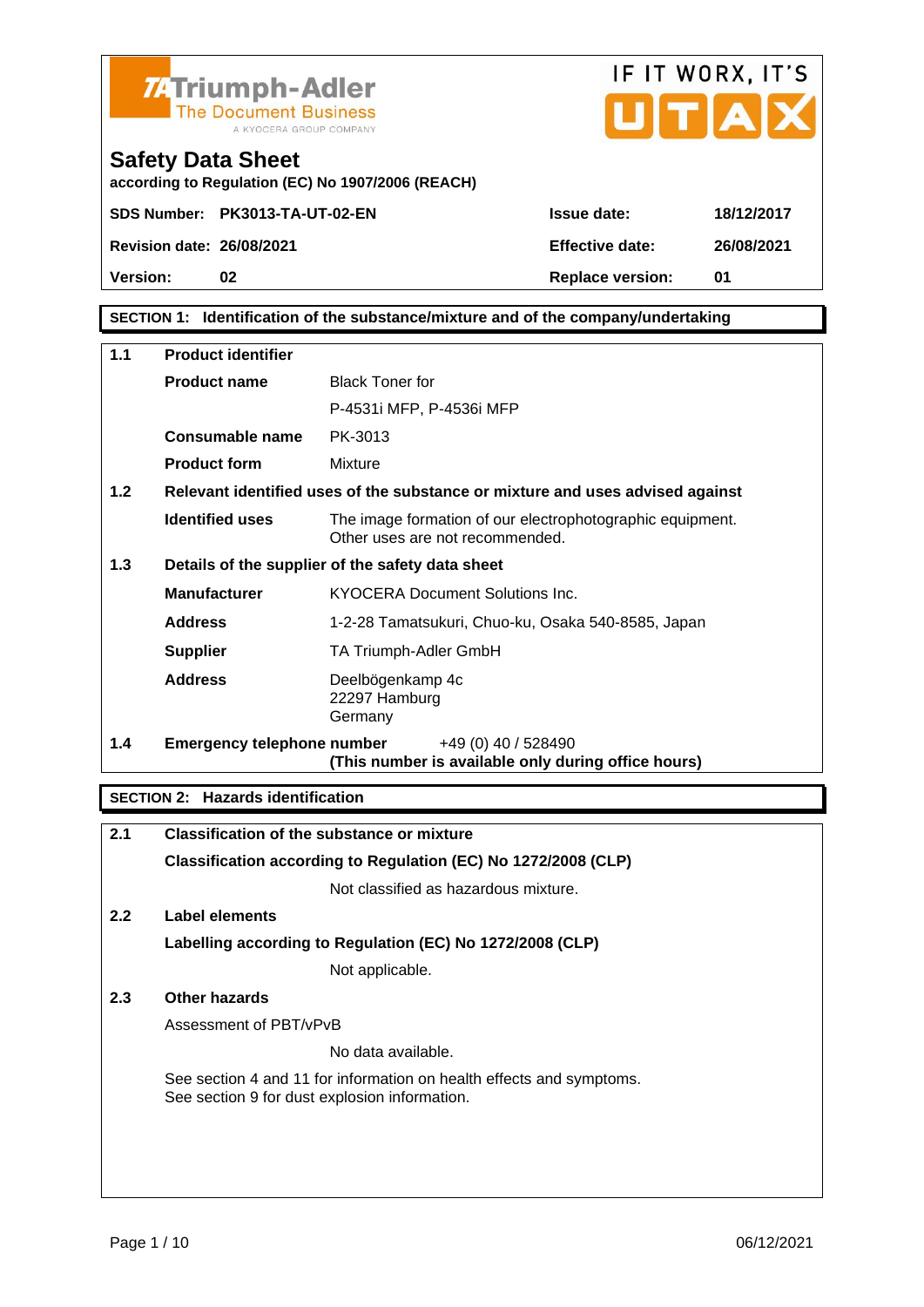|          |                                                                                                                                             | <b>74 Triumph-Adler</b><br><b>The Document Business</b><br>A KYOCERA GROUP COMPANY                        |                              |                    |              | IF IT WORX, IT'S<br>UTAI |
|----------|---------------------------------------------------------------------------------------------------------------------------------------------|-----------------------------------------------------------------------------------------------------------|------------------------------|--------------------|--------------|--------------------------|
|          | Safety Data Sheet                                                                                                                           | according to Regulation (EC) No 1907/2006 (REACH)                                                         |                              |                    |              |                          |
|          |                                                                                                                                             | SDS Number: PK3013-TA-UT-02-EN                                                                            |                              | Issue date:        |              | 18/12/2017               |
|          | Revision date: 26/08/2021                                                                                                                   |                                                                                                           |                              | Effective date:    |              | 26/08/2021               |
| Version: | 02                                                                                                                                          |                                                                                                           |                              | Replace version:   |              | 01                       |
|          |                                                                                                                                             | SECTION 3: Composition/information on ingredients                                                         |                              |                    |              |                          |
|          |                                                                                                                                             |                                                                                                           |                              |                    |              |                          |
| 3.2      | <b>Mixtures</b>                                                                                                                             |                                                                                                           |                              |                    |              |                          |
|          | Chemical name                                                                                                                               |                                                                                                           | CAS No                       | Weight%            |              | Classification (CLP)     |
|          | Polyester resin<br>Magnetite                                                                                                                |                                                                                                           | Confidential<br>Confidential | 40-50<br>$35 - 45$ |              |                          |
|          | Wax                                                                                                                                         |                                                                                                           | Confidential                 | $1 - 5$            |              |                          |
|          | Amorphous silica<br>Titanium dioxide                                                                                                        |                                                                                                           | 7631-86-9<br>13463-67-7      | < 2<br>< 1         | Carc.2(H351) |                          |
|          | Information of ingredients                                                                                                                  |                                                                                                           |                              |                    |              |                          |
|          |                                                                                                                                             | (1) Substance, which present a health or environmental hazard within the meaning of CLP:                  |                              |                    |              |                          |
|          |                                                                                                                                             | Titanium dioxide.                                                                                         |                              |                    |              |                          |
|          |                                                                                                                                             | (2) Substance, which are assigned Community workplace exposure limits:                                    |                              |                    |              |                          |
|          |                                                                                                                                             | None.                                                                                                     |                              |                    |              |                          |
|          | REACH:                                                                                                                                      | (3) Substance, which are PBT or vPvB in accordance with the criteria set out in Annex XIII of             |                              |                    |              |                          |
|          |                                                                                                                                             | None.                                                                                                     |                              |                    |              |                          |
|          | REACH (SVHC):                                                                                                                               | (4) Substance, which are included in the list established in accordance with Article 59(1) of             |                              |                    |              |                          |
|          |                                                                                                                                             | None.                                                                                                     |                              |                    |              |                          |
|          |                                                                                                                                             | See section 16 for the full text of the H statements declared above.                                      |                              |                    |              |                          |
|          | SECTION 4: First aid measures                                                                                                               |                                                                                                           |                              |                    |              |                          |
| 4.1      |                                                                                                                                             | Description of first aid measures                                                                         |                              |                    |              |                          |
|          | Inhalation:<br>Remove from exposure to fresh air and gargle with plenty of water.<br>Consult a doctor in case of such symptoms as coughing. |                                                                                                           |                              |                    |              |                          |
|          |                                                                                                                                             | Skin contact: Wash with soap and water.                                                                   |                              |                    |              |                          |
|          | Eye contact:                                                                                                                                | Flush with water immediately and see a doctor if irritating.                                              |                              |                    |              |                          |
|          | Ingestion:                                                                                                                                  | Rinse out the mouth. Drink one or two glasses of water to dilute.<br>Seek medical treatment if necessary. |                              |                    |              |                          |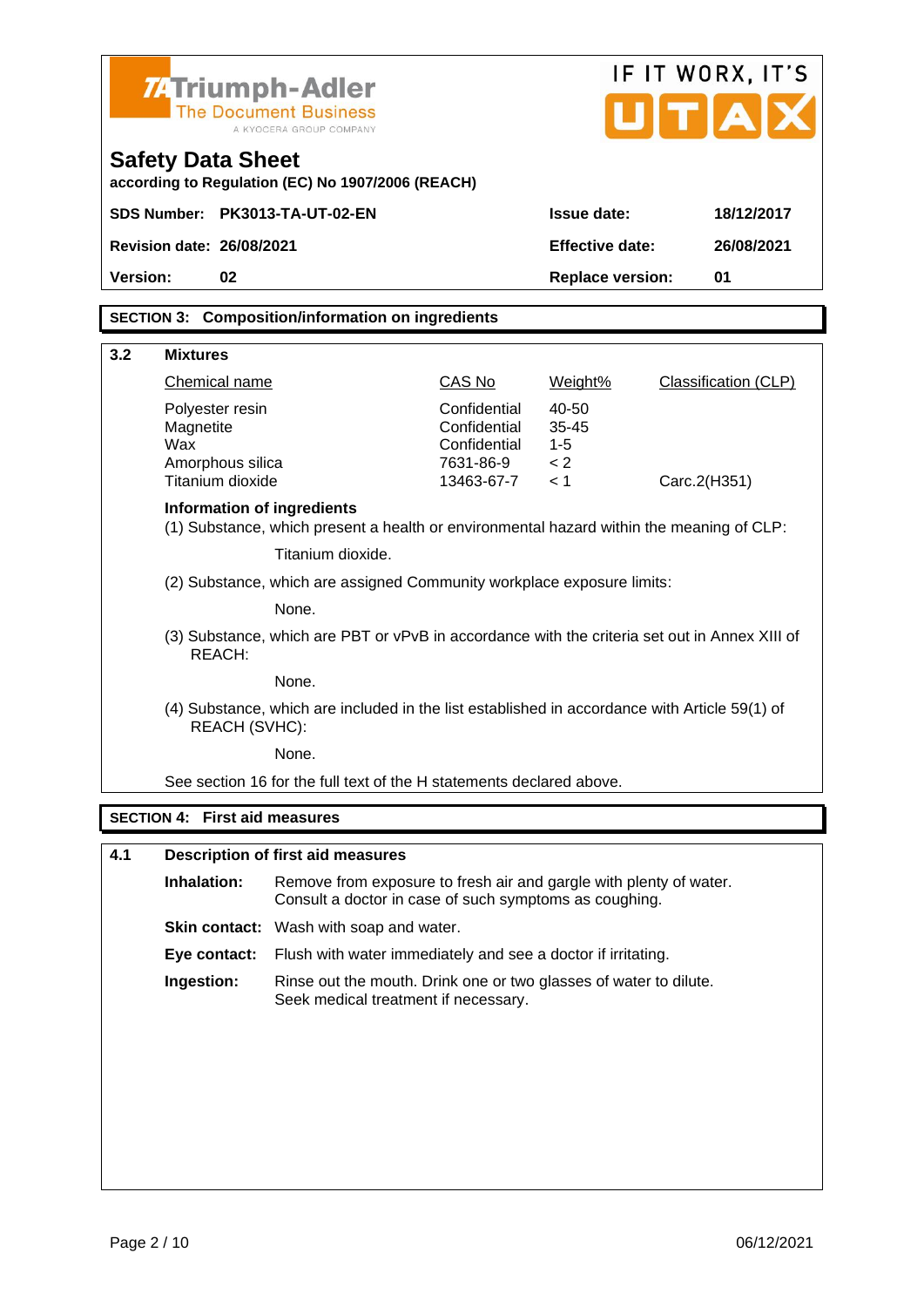



according to Regulation (EC) No 1907/2006 (REACH)

|                           | SDS Number: PK3013-TA-UT-02-EN | Issue date:      | 18/12/2017 |
|---------------------------|--------------------------------|------------------|------------|
| Revision date: 26/08/2021 |                                | Effective date:  | 26/08/2021 |
| Version:                  | 02                             | Replace version: | .N1        |

# 4.2 Most important symptoms and effects, both acute and delayed Potential health effects and symptoms Inhalation: Prolonged inhalation of excessive dusts may cause lung damage. Use of this product as intended does not result in prolonged inhalation of excessive toner dusts. Skin contact: Unlikely to cause skin irritation. Eye contact: May cause transient eye irritation. Ingestion: Use of this product as intended does not result in ingestion. 4.3 Indication of any immediate medical attention and special treatment needed No additional information available.

## SECTION 5: Firefighting measures

5.1 Extinguishing media

Suitable extinguishing media

Water spray, foam, powder,  $CO<sub>2</sub>$  or dry chemical

Unsuitable extinguishing media

None specified.

5.2 Special hazards arising from the substance or mixture

Hazardous combustion products: Carbon dioxide, Carbon monoxide

5.3 Advice for firefighters

Fire-fighting procedures

Pay attention not to blow away dust. Drain water off around and decrease the atmosphere temperature to extinguish the fire.

Protection equipment for firefighters

None specified.

## SECTION 6: Accidental release measures

| 6.1 | Personal precautions, protective equipment and emergency procedures                                                                        |
|-----|--------------------------------------------------------------------------------------------------------------------------------------------|
|     | Avoid inhalation, ingestion, eye and skin contact in case of accidental release.<br>Avoid formation of dust. Provide adequate ventilation. |
| 6.2 | Environmental precautions                                                                                                                  |
|     | Do not allow to enter into surface water or drains.                                                                                        |
| 6.3 | Methods and material for containment and cleaning up                                                                                       |
|     | Gather the released powder not to blow away and wipe up with a wet cloth.                                                                  |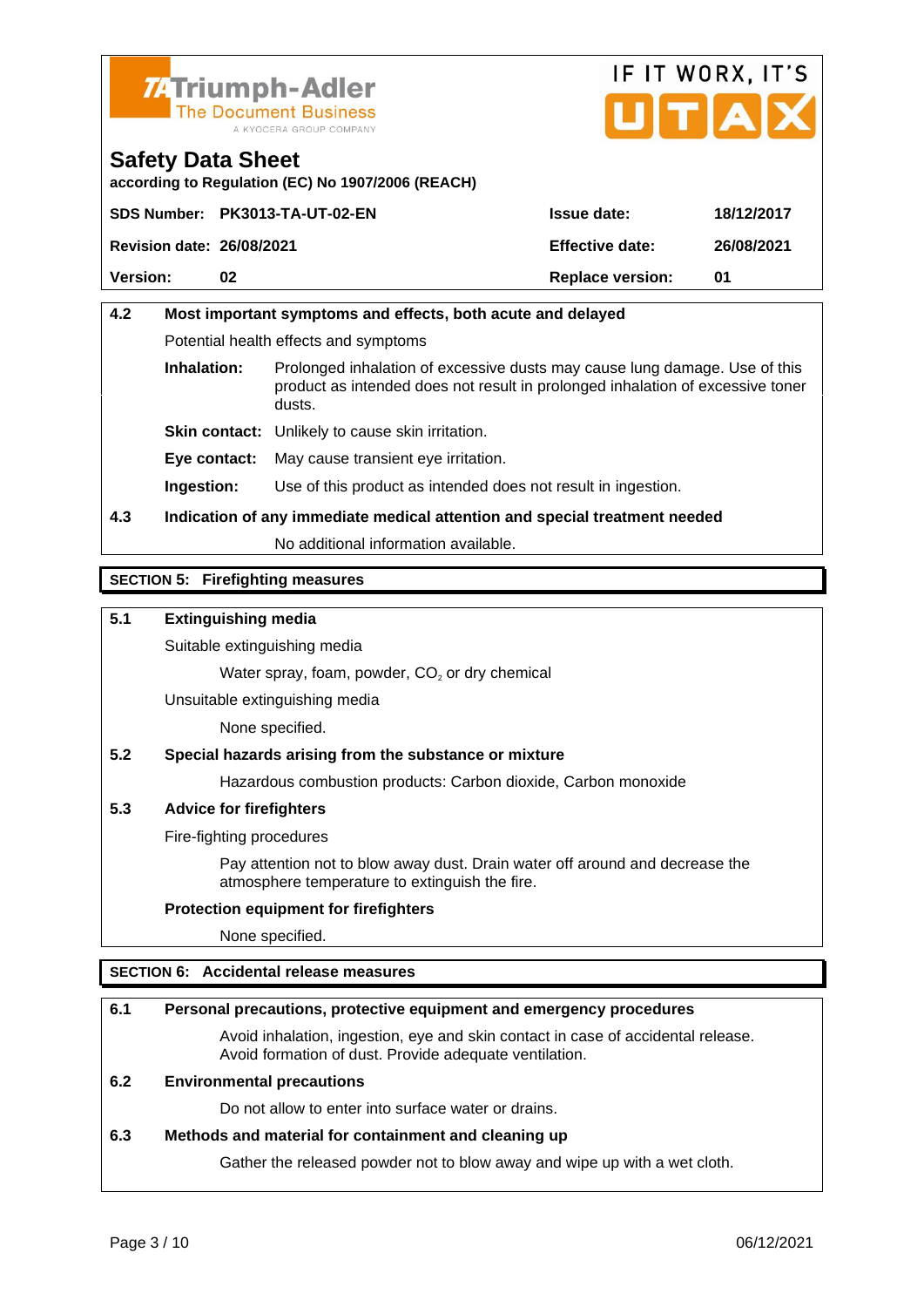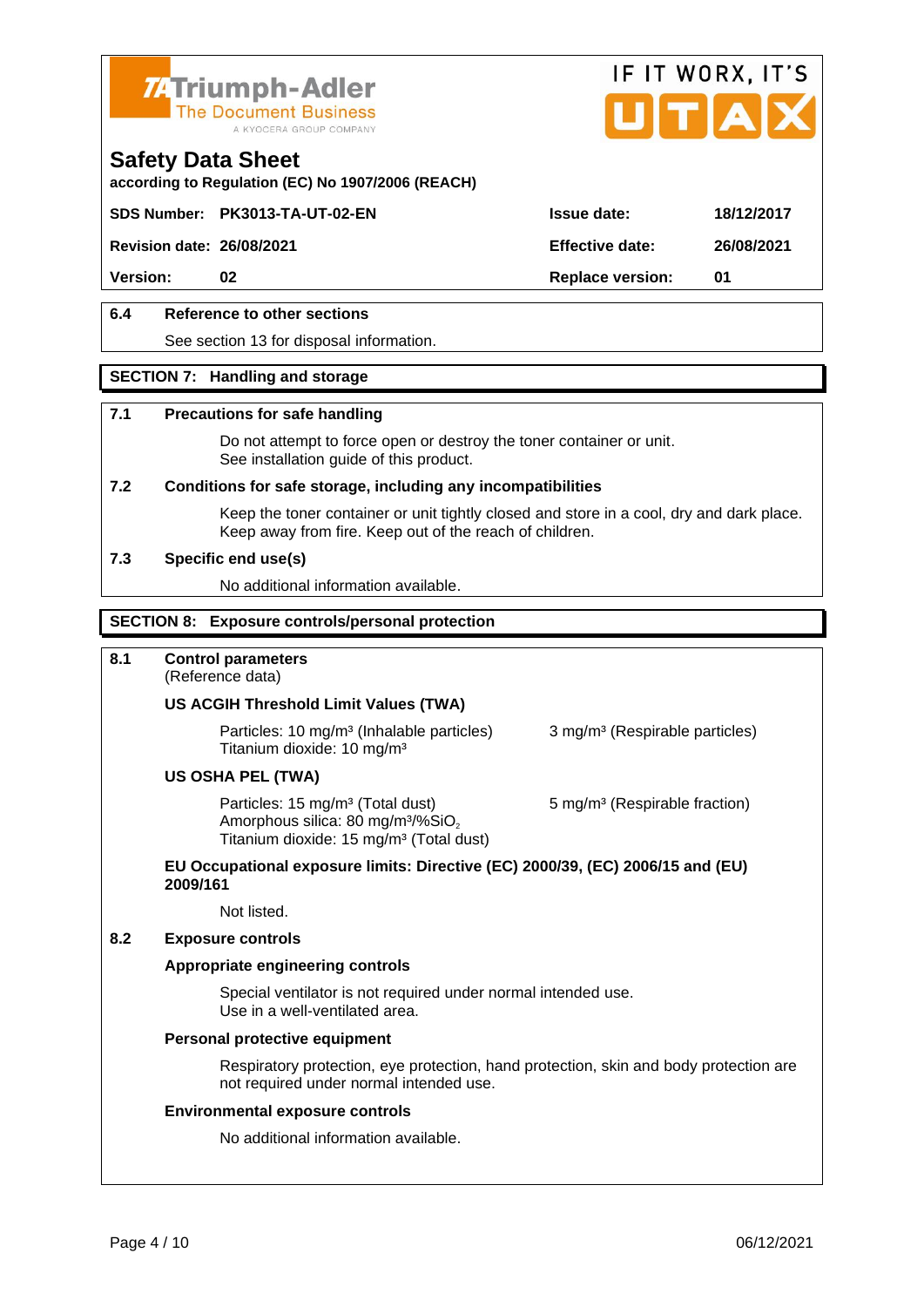



according to Regulation (EC) No 1907/2006 (REACH)

#### SECTION 9: Physical and chemical properties

| 9.1 | Information on basic physical and chemical properties |                            |  |
|-----|-------------------------------------------------------|----------------------------|--|
|     | Appearance                                            |                            |  |
|     | Physical state                                        | Solid (fine powder)        |  |
|     | Colour                                                | <b>Black</b>               |  |
|     | Odour                                                 | Odourless                  |  |
|     | Odour threshold                                       | No data available.         |  |
|     | pH                                                    | No data available.         |  |
|     | Melting point [°C]                                    | 125 (Toner)                |  |
|     | Boiling point                                         | No data available.         |  |
|     | Flash point                                           | No data available.         |  |
|     | Evaporation rate                                      | No data available.         |  |
|     | Flammability (solid, gas)                             | No data available.         |  |
|     | Upper flammability or explosive limit                 | No data available.         |  |
|     | Lower flammability or explosive limit                 | No data available.         |  |
|     | Vapour pressure                                       | No data available.         |  |
|     | Vapour density                                        | No data available.         |  |
|     | Relative density [g/cm <sup>3</sup> ]                 | 1.5-2.0 (Toner)            |  |
|     | Solubility (ies)                                      | Almost insoluble in water. |  |
|     | Partition coefficient: n-octanol/water                | No data available.         |  |
|     | Auto-ignition temperature                             | No data available.         |  |
|     | Decomposition temperature                             | No data available.         |  |
|     | Viscosity                                             | No data available.         |  |
|     | Explosive properties                                  | No data available.         |  |
|     | Oxidizing properties                                  | No data available.         |  |

#### 9.2 Other information

Dust explosion properties

Dust explosion is improbable under normal intended use. Experimental explosiveness of toner is classified into the same rank such kind of powder as flour, dry milk and resin powder according to the pressure rising speed.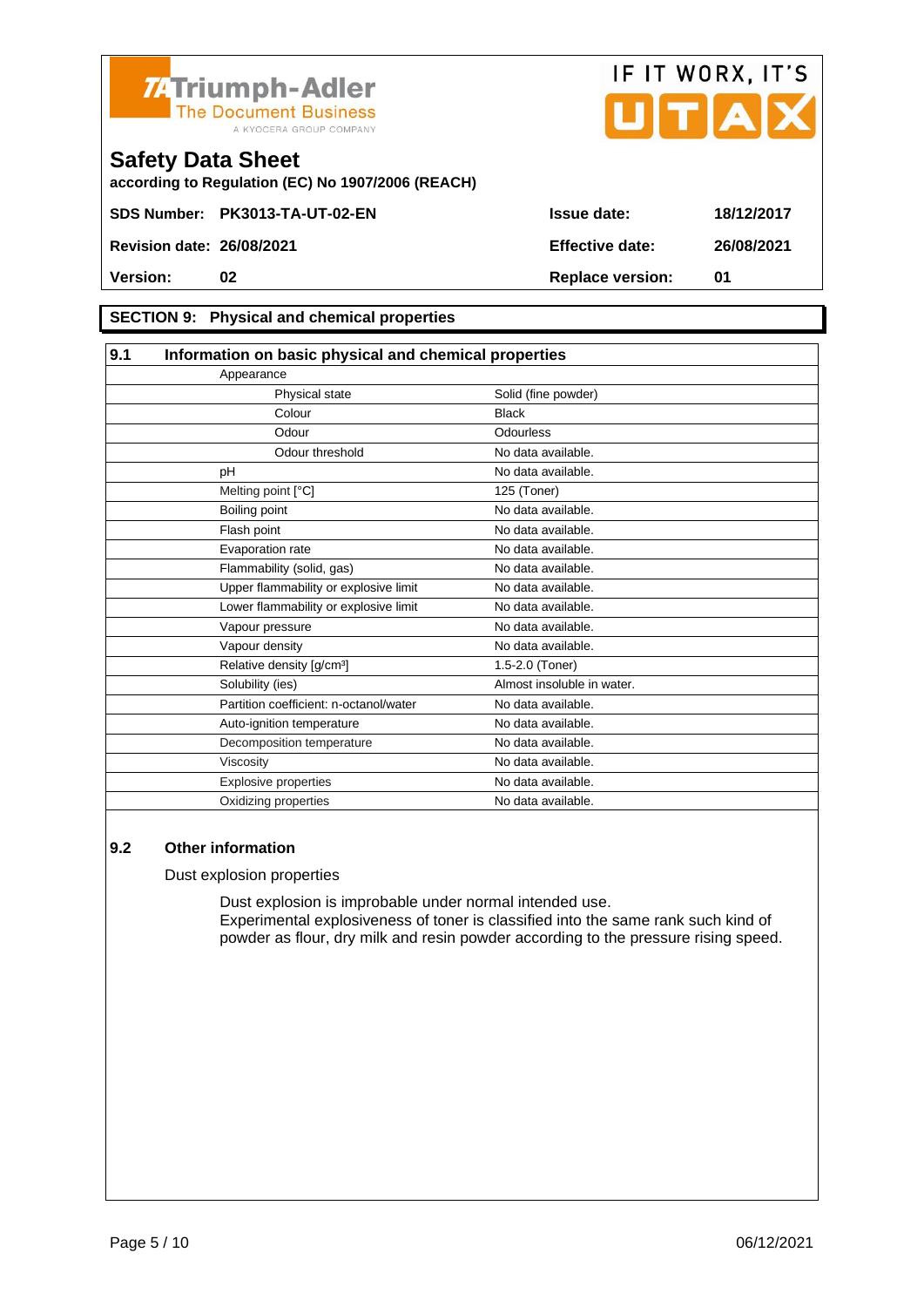

according to Regulation (EC) No 1907/2006 (REACH)

Safety Data Sheet



Version: 02 02 Replace version: 01

## SECTION 10: Stability and reactivity

| 10.1 | Reactivity                            |                                                                                                                             |
|------|---------------------------------------|-----------------------------------------------------------------------------------------------------------------------------|
|      | No data available.                    |                                                                                                                             |
| 10.2 | Chemical stability                    |                                                                                                                             |
|      |                                       | This product is stable under normal conditions of use and storage.                                                          |
| 10.3 | Possibility of hazardous reactions    |                                                                                                                             |
|      | Hazardous reactions will not occur.   |                                                                                                                             |
| 10.4 | Conditions to avoid                   |                                                                                                                             |
|      | None specified.                       |                                                                                                                             |
| 10.5 | Incompatible materials                |                                                                                                                             |
|      | None specified.                       |                                                                                                                             |
| 10.6 | Hazardous decomposition products      |                                                                                                                             |
|      |                                       | Hazardous decomposition products are not to be produced.                                                                    |
|      | SECTION 11: Toxicological information |                                                                                                                             |
| 11.1 | Information on toxicological effects  |                                                                                                                             |
|      |                                       | Based on available data, the classification criteria listed below are not met.                                              |
|      | Acute toxicity                        |                                                                                                                             |
|      | Oral $(LD_{50})$                      | $>$ 2000 mg/kg (rat)* (Toner)                                                                                               |
|      | Dermal $(LD_{50})$                    | No data available (Toner).                                                                                                  |
|      | Inhalation $(LC_{50}(4hr))$           | $> 5.0$ mg/l (rat)* (Toner)                                                                                                 |
|      | Skin corrosion/irritation             |                                                                                                                             |
|      | Acute skin irritation                 | Non-irritant (rabbit)* (Toner)                                                                                              |
|      | Serious eye damage/irritation         |                                                                                                                             |
|      | Acute eye irritation                  | Minimal irritant (rabbit)* (Toner)                                                                                          |
|      | Respiratory or skin sensitization     |                                                                                                                             |
|      | Skin sensitization                    | Non-sensitising (mouse)* (Toner)                                                                                            |
|      | Germ cell mutagenicity                |                                                                                                                             |
|      |                                       | Ames test is negative (Toner) (based on test result of constituent materials)<br>*(based on test result of similar product) |
|      | Information of ingredients:           |                                                                                                                             |
|      |                                       | No mutagen according to MAK, TRGS905 und (EC) No 1272/2008 Annex VI.                                                        |
|      |                                       |                                                                                                                             |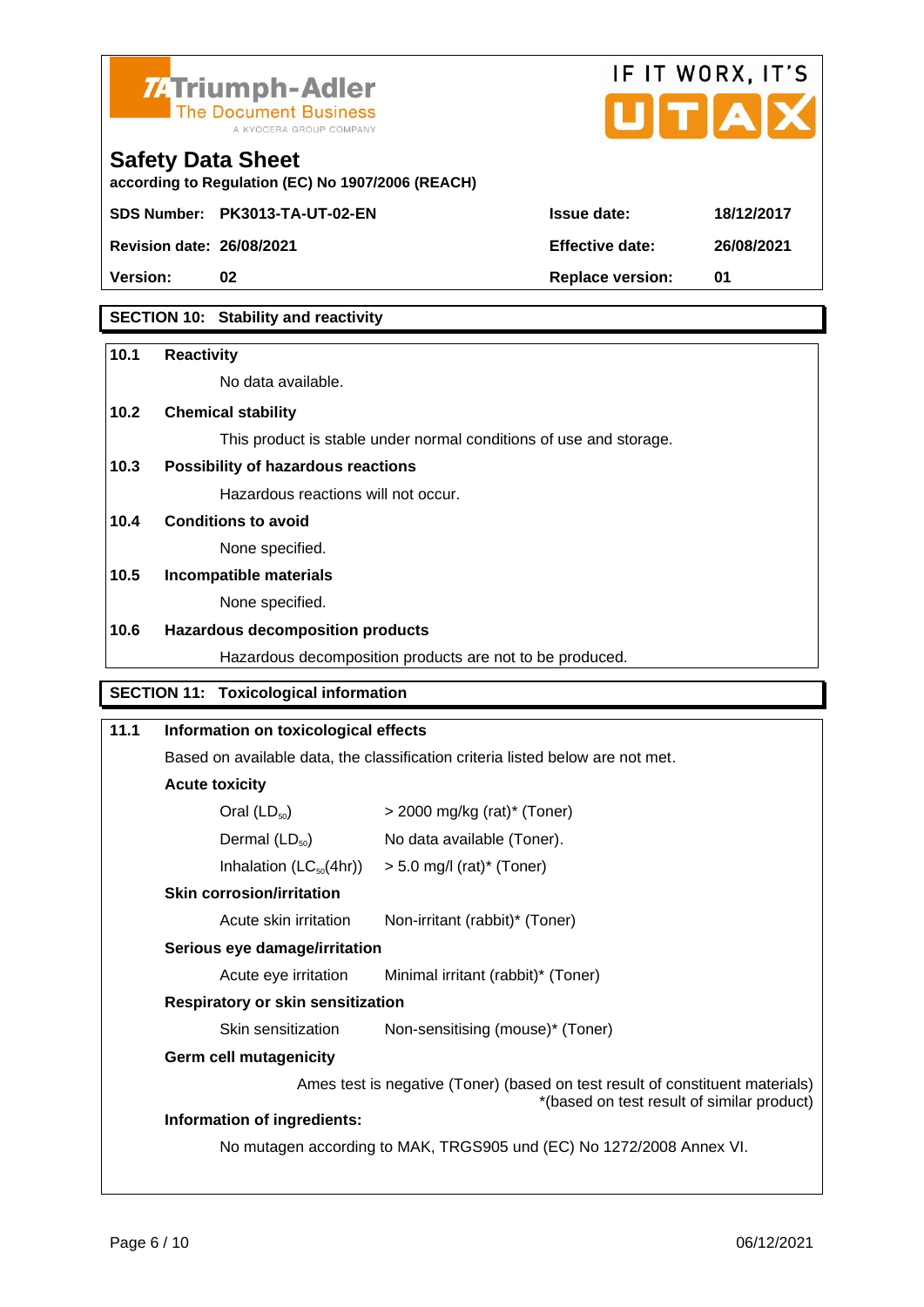



according to Regulation (EC) No 1907/2006 (REACH)

|                           | SDS Number: PK3013-TA-UT-02-EN | Issue date:      | 18/12/2017 |
|---------------------------|--------------------------------|------------------|------------|
| Revision date: 26/08/2021 |                                | Effective date:  | 26/08/2021 |
| Version:                  | 02                             | Replace version: |            |

## 11.1 Carcinogenicity

Information of ingredients:

No carcinogen or potential carcinogen (except Titanium dioxide) according to IARC, Japan Association on Industrial Health, ACGIH, EPA, OSHA, NTP, MAK, California Proposition 65, TRGS 905 and (EC) No 1272/2008 Annex VI.

The IARC reevaluated Titanium dioxide as a Group 2B carcinogen (possibly carcinogenic to humans) as the result of inhalation exposure tests in rats. But, oral/skin test does not show carcinogenicity (2). In the animal chronic inhalation studies for Titanium dioxide, the lung tumour was observed only in rats. It is estimated that this is attributed to the overload of rat´s lung clearance mechanism (overload phenomenon) (3). The inhalation of excessive Titanium dioxide does not occur in normal use of this product. Also, epidemiological studies to date have not revealed any evidence of the relation between occupational exposure to Titanium dioxide and respiratory tract diseases.

#### Reproductive toxicity

Information of ingredients:

No reproductive toxicant according to MAK, California Proposition 65, TRGS 905 und (EC) No 1272/2008 Annex VI.

| STOT-single exposure   | No data available. |
|------------------------|--------------------|
| STOT-repeated exposure | No data available. |
| Aspiration hazard      | No data available. |

Chronic effects

In a study in rats by chronic inhalation exposure to a typical toner, a mild to moderate degree of lung fibrosis was observed in 92% of the rats in the high concentration (16 mg/m<sup>3</sup>) exposure group, and a minimal to mild degree of fibrosis was noted in 22% of the animal in the middle (4mg/m<sup>3</sup>) exposure group (1). But no pulmonary change was reported in the lowest  $(1 \text{mg/m}^3)$  exposure group, the most relevant level to potential human exposures.

Other information No data available.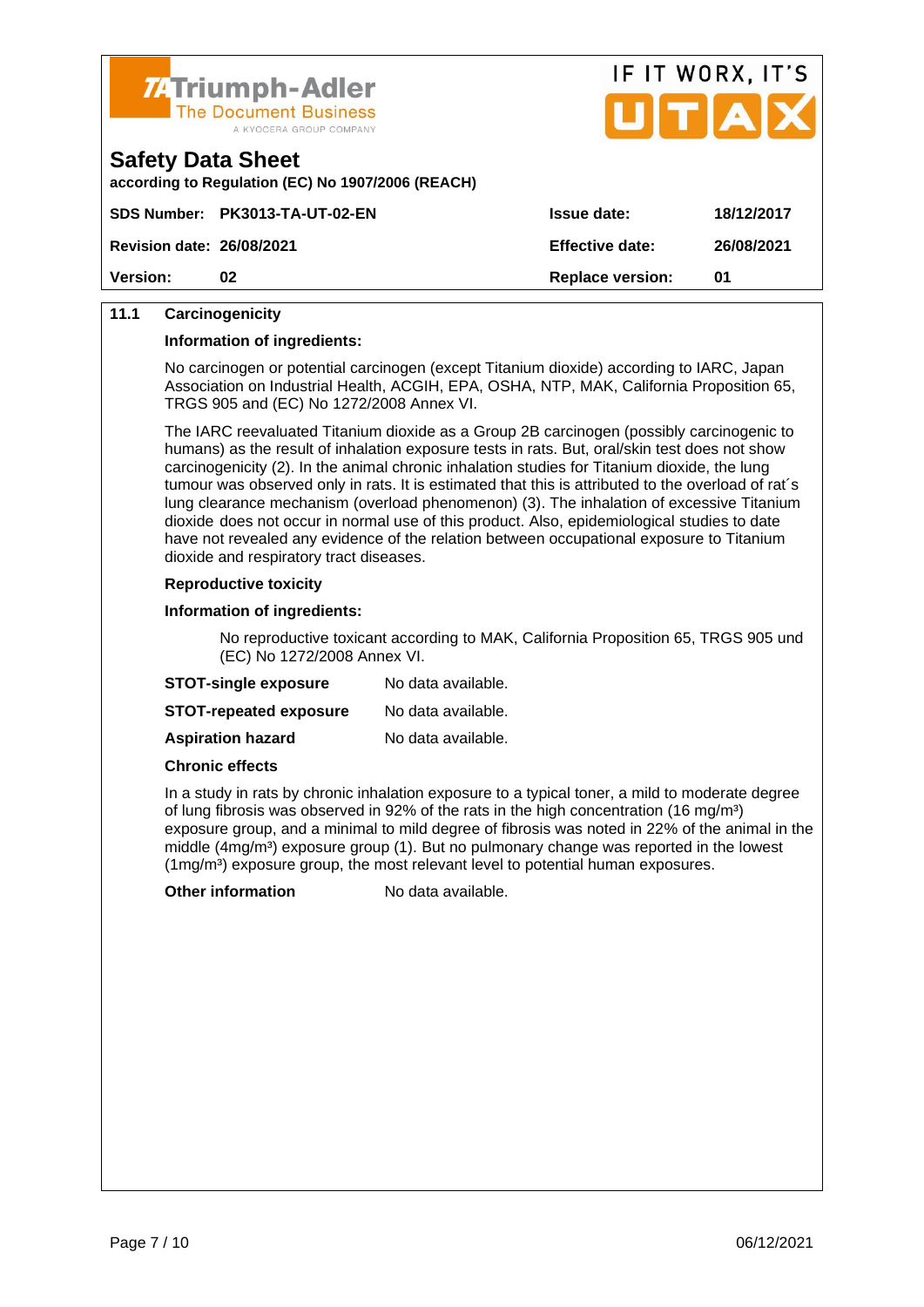

according to Regulation (EC) No 1907/2006 (REACH)

Safety Data Sheet

Revision date: 26/08/2021

|                 | IF IT WORX, IT'S |            |  |
|-----------------|------------------|------------|--|
|                 |                  |            |  |
|                 |                  |            |  |
| Issue date:     |                  | 18/12/2017 |  |
|                 |                  |            |  |
| Effective date: |                  | 26/08/2021 |  |

SECTION 12: Ecological information

SDS Number: PK3013-TA-UT-02-EN

| 12.1 | Toxicity                             |  |
|------|--------------------------------------|--|
|      | No data available.                   |  |
| 12.2 | Persistence and degradability        |  |
|      | No data available.                   |  |
| 12.3 | Bio accumulative potential           |  |
|      | No data available.                   |  |
| 12.4 | Mobility in soil                     |  |
|      | No data available.                   |  |
| 12.5 | Results of PBT and vPvB assessment   |  |
|      | No data available.                   |  |
| 12.6 | Other adverse effects                |  |
|      | No additional information available. |  |

Version: 02 02 Replace version: 01

#### SECTION 13: Disposal considerations

#### 13.1 Waste treatment methods

Do not attempt to incinerate the toner container or unit and the waste toner yourself. Dangerous sparks may cause burn. Any disposal practice should be done under conditions which meet local, state and federal laws and regulations relating to waste (contact local or state environmental agency for specific rules).

SECTION 14: Transport information

14.1 UN-number

None.

14.2 UN Proper shipping name

None.

14.3 Transport hazard class(es)

None.

#### 14.4 Packing group

None.

14.5 Environmental hazards

None.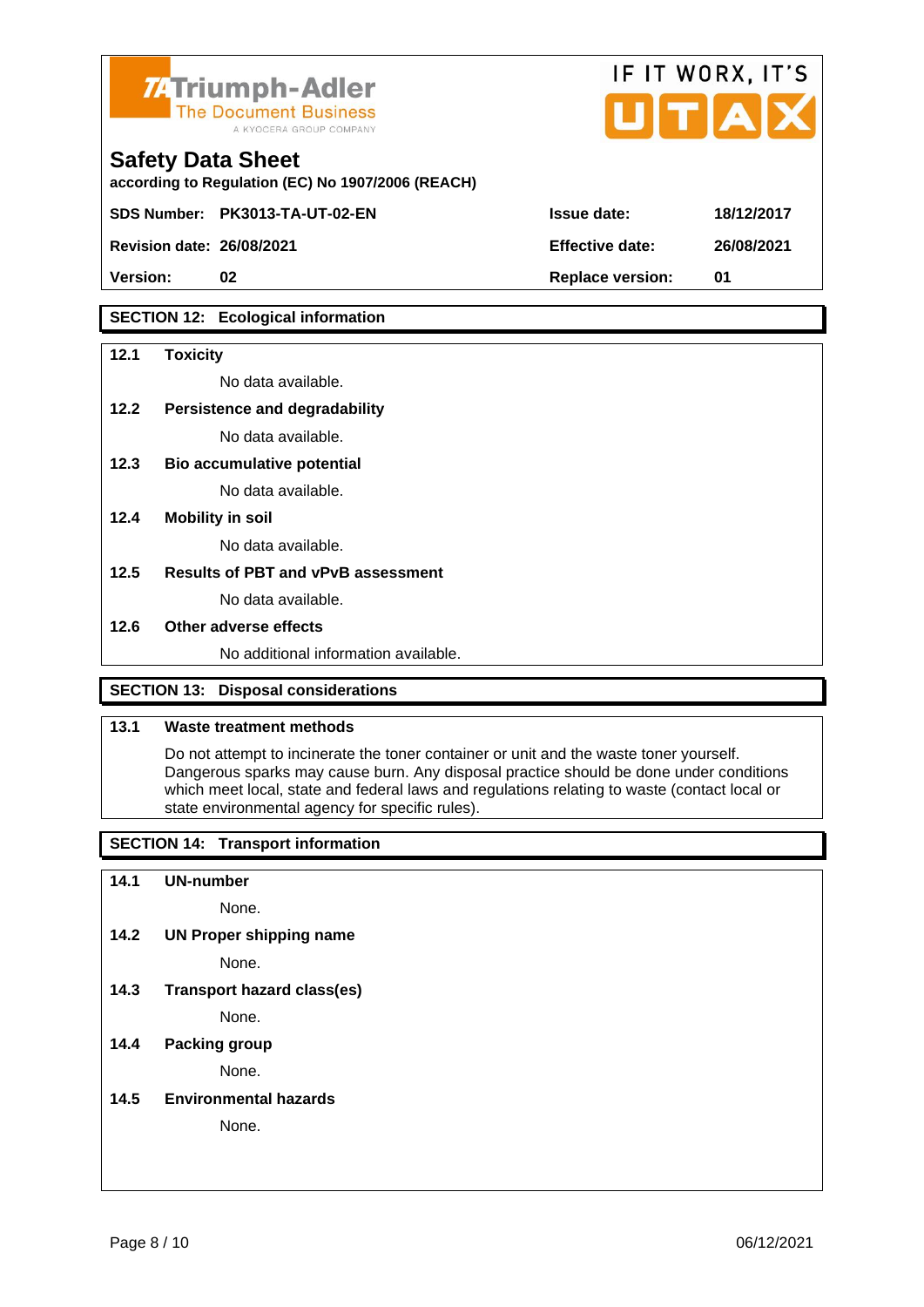



according to Regulation (EC) No 1907/2006 (REACH)

|                           | SDS Number: PK3013-TA-UT-02-EN | Issue date:      | 18/12/2017 |
|---------------------------|--------------------------------|------------------|------------|
| Revision date: 26/08/2021 |                                | Effective date:  | 26/08/2021 |
| Version:                  | 02                             | Replace version: | 01         |
|                           |                                |                  |            |

## 14.6 Special precautions for user

No additional information available.

14.7 Transport in bulk according to Annex II of MARPOL73/78 and the IBC Code Not applicable.

## SECTION 15: Regulatory information

| 15.1 | Safety, health and environmental regulations/legislation specific for the substance or<br>mixture                   |
|------|---------------------------------------------------------------------------------------------------------------------|
|      | EU-regulations                                                                                                      |
|      | Regulation (EC) No 1005/2009 (on substances that deplete the ozone layer, Annex I and II):                          |
|      | Not listed.                                                                                                         |
|      | Regulation (EU) 2019/1021 (on persistent organic pollutants, Annex I as amended):                                   |
|      | Not listed.                                                                                                         |
|      | Regulation (EU) No 649/2012 (concerning the export and import of dangerous chemicals,<br>Annex I and V as amended): |
|      | Not listed.                                                                                                         |
|      | Regulation (EC) No 1907/2006 REACH Annex XVII as amended (Restrictions on use):                                     |
|      | Not listed.                                                                                                         |
|      | Regulation (EC) No 1907/2006 REACH Annex XIV as amended (Authorizations):                                           |
|      | Not listed.                                                                                                         |
|      | US-regulations                                                                                                      |
|      | All ingredients in this product comply with order under TSCA.                                                       |
|      | Canada regulations                                                                                                  |
|      | This product is not a WHMIS-controlled product, since we consider it as a<br>manufactured article.                  |
| 15.2 | <b>Chemical Safety Assessment</b>                                                                                   |
|      | No data available.                                                                                                  |
|      |                                                                                                                     |
|      |                                                                                                                     |
|      |                                                                                                                     |
|      |                                                                                                                     |
|      |                                                                                                                     |
|      |                                                                                                                     |